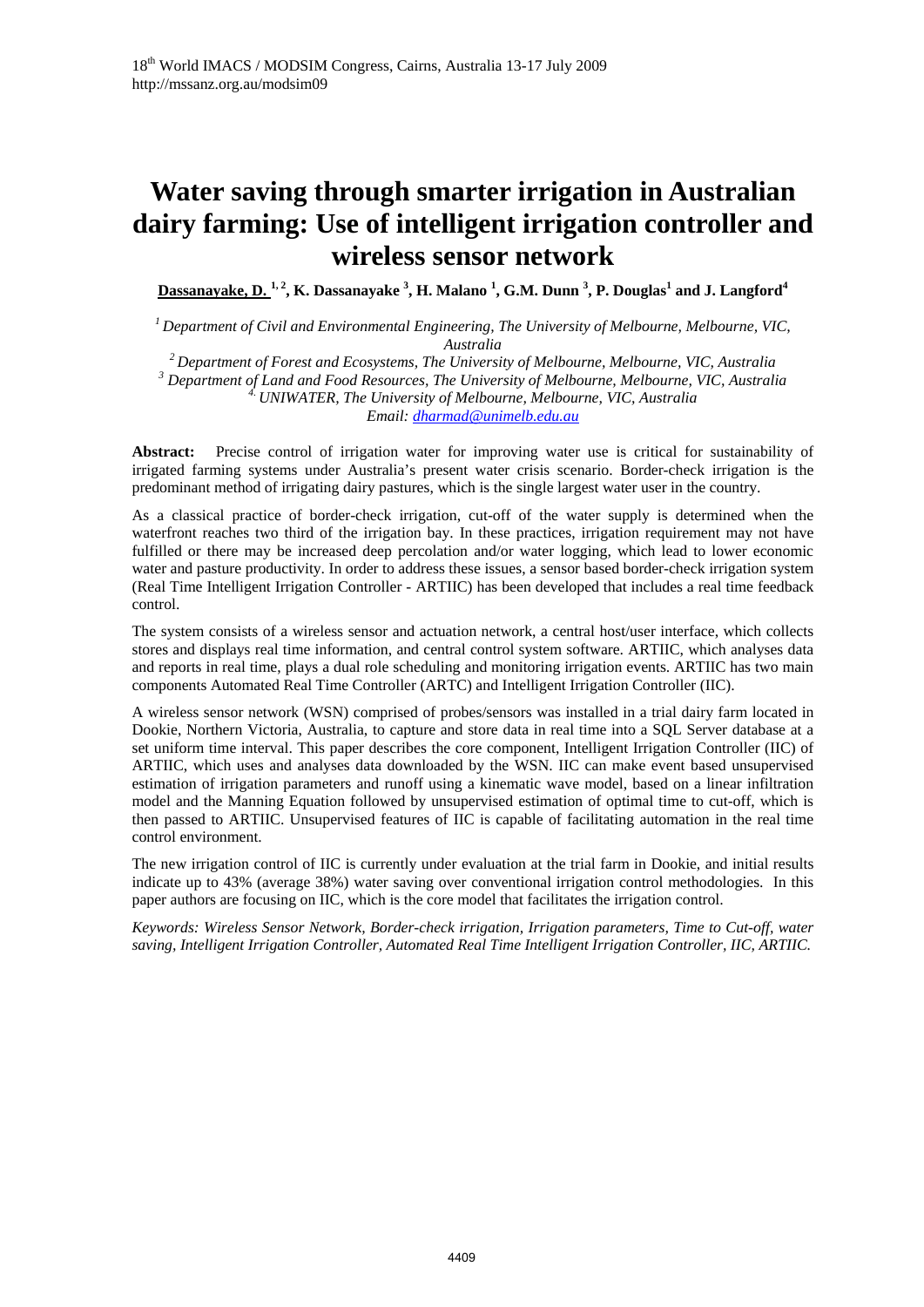# **1. INTRODUCTION**

The precise control of irrigation water for improving water use is critical for sustainability of irrigated farming systems under Australia's present water crisis scenario. Border-check is the predominant method of irrigating dairy pastures, which is the single largest water user in Australia (Robertson et al., 2004). The water account report from the Australian Bureau of Statistics indicates that overall total water consumption of the dairy industry is about 17% of national water resources or of allocated water.

As a practice, current criterion in border-check irrigation is to end water supply when the advancing waterfront from the supply gate reaches about two thirds of the dairy field (bay) or guessing adequacy of the soil moisture within the root zone. Although the usual irrigation practice has been the arrival of waterfront in two third of the bay, the authority of the farm sometimes decides the termination point of water supply to the field by watching the advancing flow and guessing the wetness of the irrigation bay, which is ultimately become a human guess.

In both cases, it is uncertain whether the field is over irrigated or under irrigated. Over–irrigation loses water in terms of deep percolation, water logging and high runoff resulting in stress in pasture growth. Underirrigation creates insufficient water for pasture growth and stress. In addition, a minimum of four hours labour is involved in capturing the determining waterfront, 2/3 of a bay length or using the guess method.

The IIC was developed to address these issues. It consists of two sub systems, Investigation System and the Application System. The Investigation System computes irrigation parameters and then applies them in Application System, which calculates optimal irrigation time.

Creation of the IIC was based on data collected from a field trial conducted in the 2006/2007 and 2007/2008 summer irrigation seasons. Parameters that the IIC are based on includes the rectangular trial bay assumed to be in uniform slope along the field length and well (laser) levelled, and no slope along the width. Furthermore, the soil type and strength were uniform throughout the bay.

In addition to the field conditions described above, the IIC is has been developed using linear infiltration function, and the Kinematic Wave Theory for infiltration and overland flow. The objective of this paper is to demonstrate the capabilities of IIC regards to water saving and its self determination towards automation in dairy farming water use control.

## **2. STUDY AREA**

The Dookie College campus of the Institute of Land and Food Resources (ILFR), University of Melbourne, is located in Dookie of Northern Victoria, Australia (Figure 1). The campus property itself is about 2,500 ha reserved as Crown Land, predominantly for agricultural education (Land Conservation Council 1983). The Dookie Bushland Reserve is comprised of an area of 150 ha of Low Rises Grassy Woodland and 120 ha of White Box Grassy Woodland, also located on the campus (Adam and Steve, 2001).



**Figure 1.** Location of Dookie and Dookie Campus Dairy

A permanent weather station located at Dookie College indicates the climate to be typically Mediterranean. Annual rainfall is above 500 mm out of about 100 rainy days (mostly during winter), and there are generally about 20 frost days between April and September. There are approximately 12 hours of direct sunlight during summer with possible temperatures above  $40^{\circ}$ C. Evaporation exceeds rainfall during the period from September to April.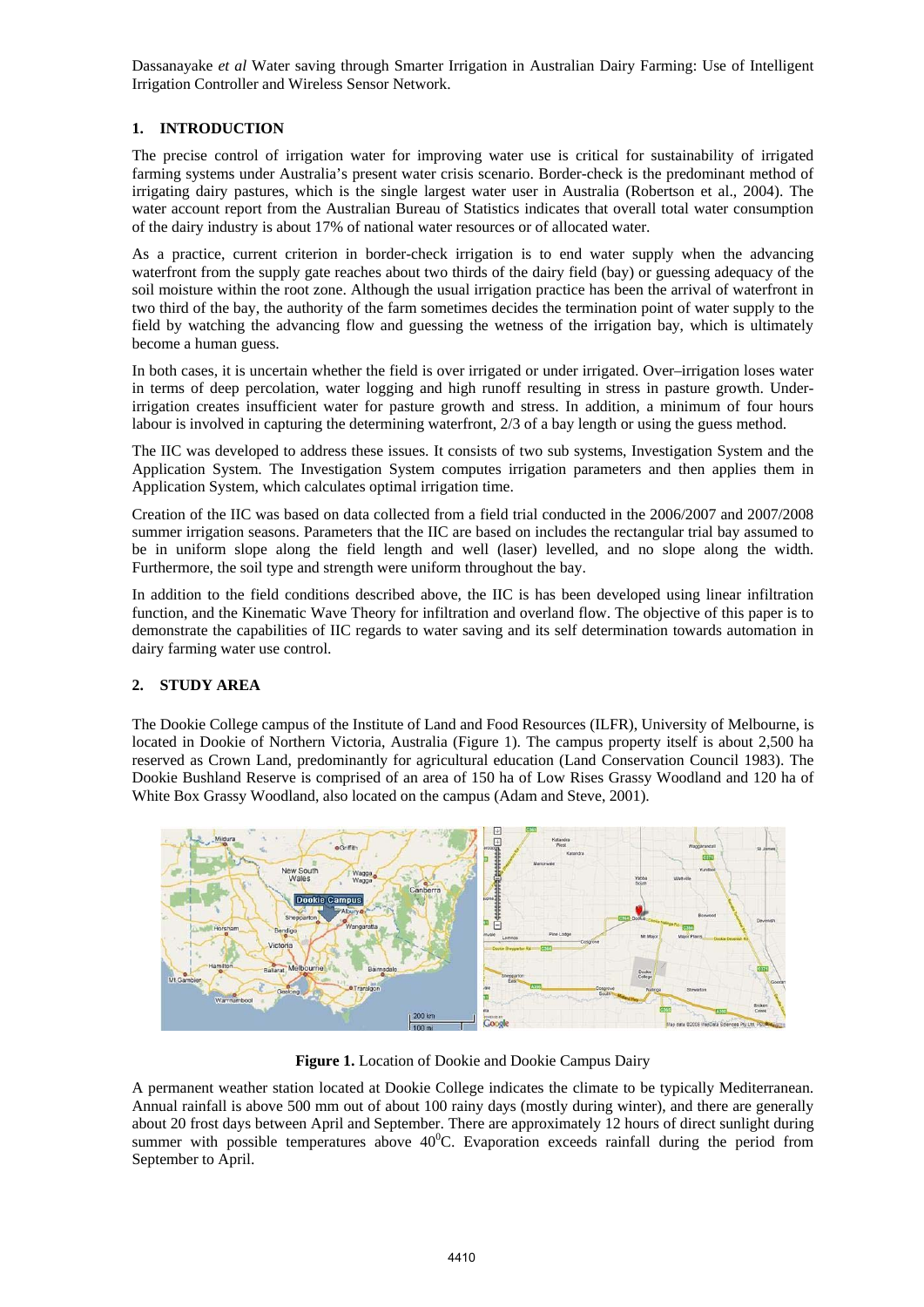Sandwiched between the Midland Highway and the Broken River, The Dookie Campus Dairy and its herd predominantly accommodate Holstein and Jersey Holstein Cross cows bred from selected Genetics Australia sire. Dairy trial farms are situated closed to the herd (Figure 2).

The picture 4 of Figure 2 shows the typical bay, labelled 12, used for our irrigation experiments. Water supply to trial bay 12 is from the Broken River (picture 1) pumped through the channel (picture 3) whilst the pumping station is shown at picture 2 of Figure 2.

Figure 3 shows the location of sensors in the aforementioned trial dairy (picture 4 of Figure 2) field. The sensors 1 and 2, located at 146m and 220m inside the bay are deterministic devices from which the IIC captures the times taken for the waterfront to reach those points.



**Figure 2.** 1 – Broken River the irrigation water supply stream; 2 –Pumping station that pumps water to the channel from the river; 3 – Water supply channel;  $4 - A$  trial dairy farm and supply (flume) gate



Figure 3. Schematic diagram (plan) of the trial farm bay and locations of the sensors. The bay slopes slightly downwards (right side)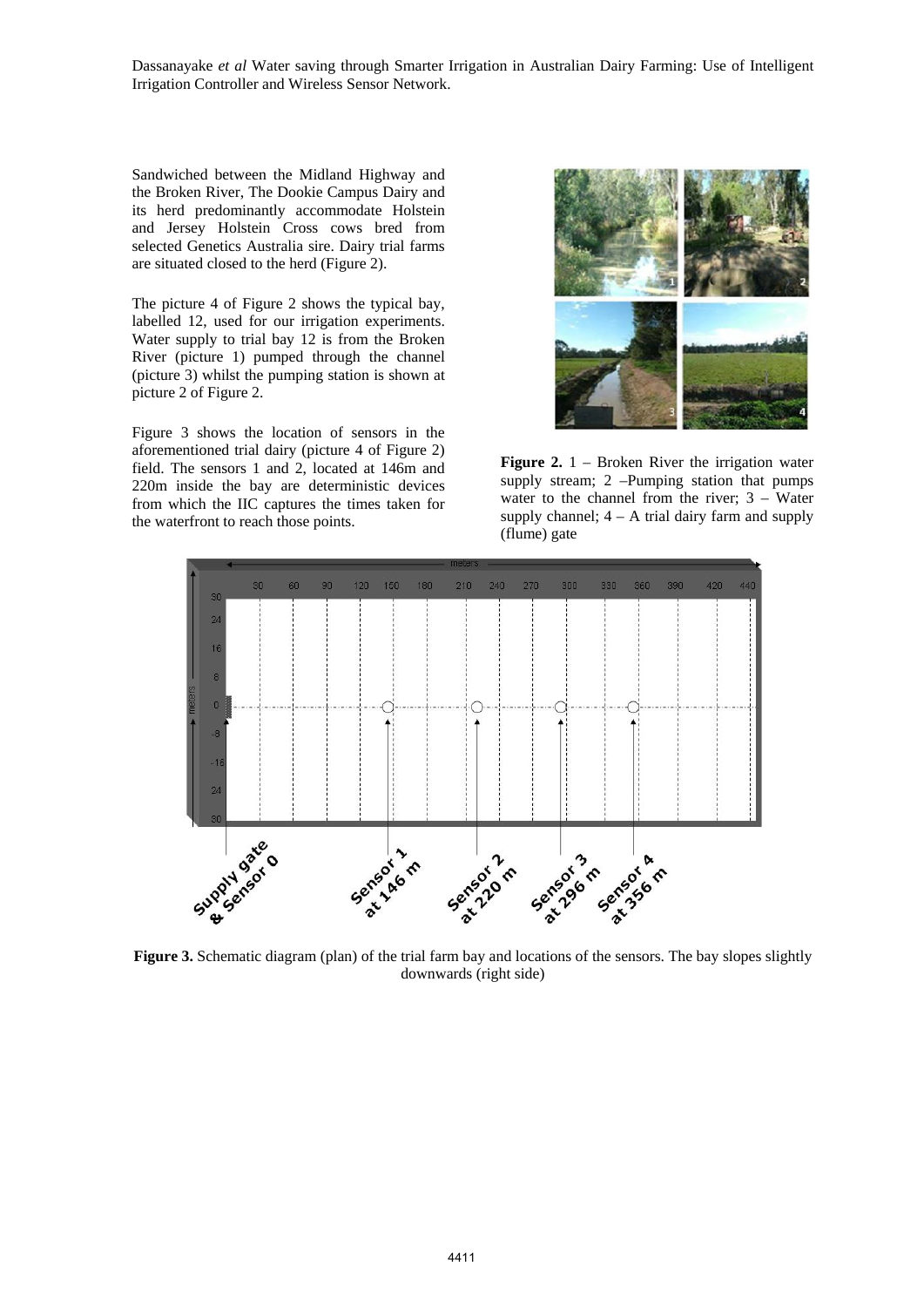#### **3. MODEL DEVELOPMENT**

#### **3.1. Base Models**

The governing equations for the irrigation parameters of the Investigation System of IIC are the linear infiltration model and the Kinematic Wave Model (Austin and Prendergast., 1997) shown in Equations (1) and (2).

$$
Z = Z_{cr} + i_f t_{op} \tag{1}
$$

where  $Z_{CR}$ : initial infiltration (depth of water rapidly infiltrating into cracks),  $i_f$ : final infiltration rate and  $t_{op}$ : opportunity time.

$$
t = \frac{my_o}{i_f} \left[ 1 - \left( 1 - \frac{i_f}{q_o} x \right)^{1/m} \right] - \frac{Z_{cr}}{i_f} \ln \left( 1 - \frac{i_f}{q_o} x \right)
$$
 (2)

where x: flow's travel distance, t: time taken for waterfront to travel distance x,  $q_o$ : inflow rate, m: empirically fitted constant (m =  $5/3$ ) and y<sub>o</sub>: flow depth when x = 0.

The application efficiency is the ratio between the average depth infiltrated into the root zone and average depth of water applied to the field, whilst the distribution uniformity is the ratio between average infiltration at the end quarter of the field and that for the entire field.

A solution was found based on a numerical analysis performed using these equations at an irrigation event. The criteria for an optimal solution for maximum throughput, that is infiltration from irrigation and water saving, were set in such way to reach the waterfront passing the end of the bay whilst receiving the highest possible application efficiency and distribution uniformity for the irrigation. The criterion the authors have found that satisfies the maximum throughput is given by the following Equation, assuming the inflow rate is constant:

$$
\frac{\partial W_{w}}{\partial T_{co}} = q_o \tag{3}
$$

where  $W_w$  is the loss of water based on requirements and  $T_{\rm co}$  is the irrigation time.

#### **3.2. Data for the Model**

Data is received via the WSN to an SQL server database located in the site office computer. Temporal soil moisture data for each location and the sensor including flume gate sensor (picture 4 of Figure 2), is stored in this database. The times of gate opening and for the waterfront to reach the sensors at 146m and 220m locations (senor 1 and sensor 2 of Figure 3) along the bay are captured either in real-time or as manual readings, depending on the system applied (on top of the IIC). This information is then passed into another database that has been setup for the IIC model.

The ARTIIC is visualized as shown in Figure 3. Two sub components of IIC, the Investigation System (IS) and the Application System (AS) are also depicted. Sensor related data (focus on this paper) is received (blue arrow) by IIC component from WSN either manually or in real time.



**Figure 4.** Schematic diagram of ARTIIC and its components. Sensor data received via WSN (manually or automated) is captured by IIC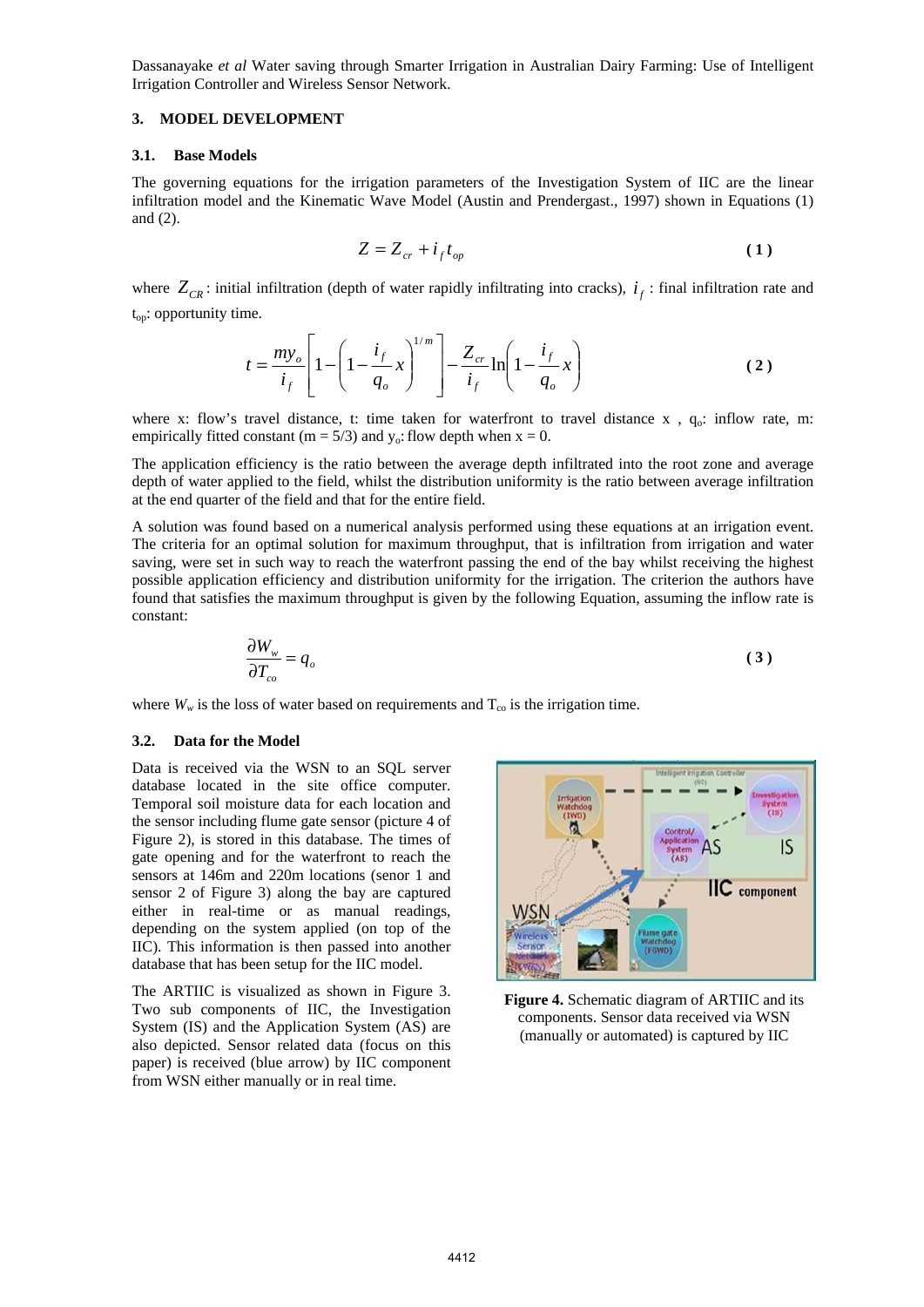## **3.3. Estimated Irrigation Parameters and Time to Cut-off**

Upon reception of times to reach the aforementioned sensor points, the user interface of the IIC provides the path to the solution as shown in Figure 4.

When the aforementioned times, inflow rate and bay geometry are entered, appropriate irrigation parameters are produced. Clicking on (manual) or triggering (automated), the 'Confirm Req Infiltration Depth' button calculates the optimal time to cut-off. **Figure 5.** IIC. Left: Estimating irrigation



parameters. Right: Estimating optimal time to cutoff

## **4. RESULTS**

Averages of actual and estimated times for the waterfront to reach three positions at 146m, 220m and 296m of the bay in 8 irrigations are shown in Table 1. Absolute deviations of estimated times are lower than 10% from the actual values, which confirms the validity of the model. In this regard, authors were able to develop two solutions (Eigen-solutions in an Eigen space), from which the best solution found is depicted in Table 1. Both solutions give results close to actual data received from irrigation experiments.

Table **1.** Averages of arrival times of waterfront, plus deviations and percentages of estimates from actual times

| Average  |                                      |           |                       |    |  |  |
|----------|--------------------------------------|-----------|-----------------------|----|--|--|
|          | Time of arrival of water front - min |           | Deviation from Actual |    |  |  |
| Distance | Actual                               | Estimated | <b>Deviation</b>      |    |  |  |
| 146      | 166                                  | 163       |                       | ÷  |  |  |
| 220      | 268                                  | 248       | -20                   | -8 |  |  |
| 296      | 369                                  | 341       |                       |    |  |  |

Both Investigation and Application systems perform analyses, unsupervised calculation of irrigation parameters and optimal time to cut-off. This unsupervised nature can be integrated into real-time environments so that the system can provide an automated water control system, which reduces the labour cost.

Figure 5 is the visually depicted the optimal time to cut-off or irrigation time held on  $18<sup>th</sup>$  of March 2008. It displays the diminishing or zeroed infiltration rate beyond the critical point shown, and is similar for all of the irrigation events.



Figure 6. Optimal time to cut-off, or the critical point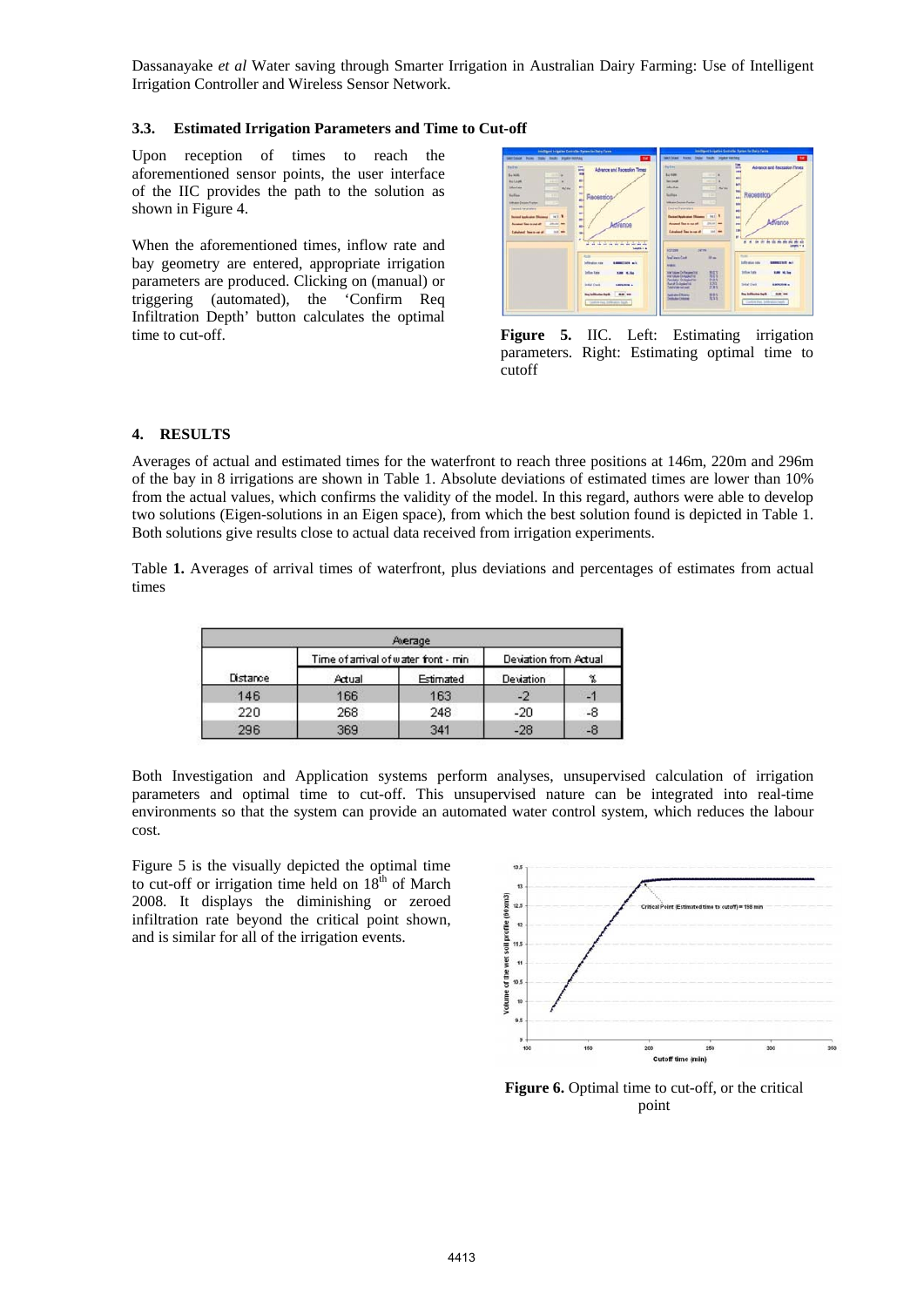Comparison table between human guess and IIC estimated optimal times to cut-off  $(T_{\rm co})$  are shown in Table 2. It shows that IIC could save up to 43% of water, with an average of 38%.

We have observed that classical irrigation times (at which waterfront reaches 2/3 of the bay length) were higher than that of human-guessed times to cut-off in all eight irrigation events. In other words, the termination of the water supply was arbitrary depending on the operator's assumption for the wetness of the soil profile in the root zone.

Table **2.** Percentages of water saving from estimated irrigation time (time to cut-off) over human guess decision-making.

| Date of<br>irrigation | Human<br>Guessed<br>(min)<br>Tco. | llС<br>Estimated<br>Tco (min) | <b>IIC Water</b><br>Saving % |
|-----------------------|-----------------------------------|-------------------------------|------------------------------|
| 11-Dec-07             | 311                               | 209                           | 33                           |
| 31-Jan-08             | 301                               | 180                           | 40                           |
| 13-Feb-08             | 357                               | 228                           | 36                           |
| 26-Feb-08             | 292                               | 165                           | 43                           |

## **5. DISCUSSION AND CONCLUSIONS**

In this research authors have found an important theory, which is the optimal irrigation time exists when the rate of water loss is equal to the uniform inflow rate equivalent to the maximum infiltration requirement'. The second derivative related to Equation 3 is always negative for all inflow rates, which implies a so-called maximum. The results received from the experimental irrigation events, confirm this finding, which is a major outcome for optimal irrigation requirements. In addition, authors were able to find two (Eigen) solutions numerically (from the solution-space) and given an option to chose the best fitting one.

The lower value of the range 'Water Saving Percentage' in Table 2 was 33% and the standard deviation was 4.7%. This indicates the IIC's capability to save significant amount of water, maintaining better pasture growth.

More than four hours of labour savings can be achieved if the IIC sends signals to WSN to close water supply from gate to the farm bay. A scheduler in between the WSN and the IIC can automatically capture waterfront-reaching times and pass optimal solutions to the WSN for closing the gate. The gate will open when the average minimum soil moisture threshold is reached or well before the wilting point of pasture. Encapsulating these components (by the scheduler), automates the process saving further labour cost. However, the automated controller is beyond the scope of this paper.

Water allocation in northern Victoria has been 0% following a governmental announcement made on the 1<sup>st</sup> of September 2008. Considering these issues, the IIC, can be integrated as appropriate into an automated system or manual system, which could save significant amount of water and cost of labour.

The unsupervised nature of the IIC facilitates an automated control of border-check irrigation in real time. Further investigation is underway for a development of a fully automated irrigation control.

#### **ACKNOWLEDGEMENTS**

The authors acknowledge the facilities provided by Dr Gary Sheridan and Dr Patrick Lane of the Department of Forest and Ecosystem Science at The University of Melbourne to present this paper in the MODSIM09 conference.